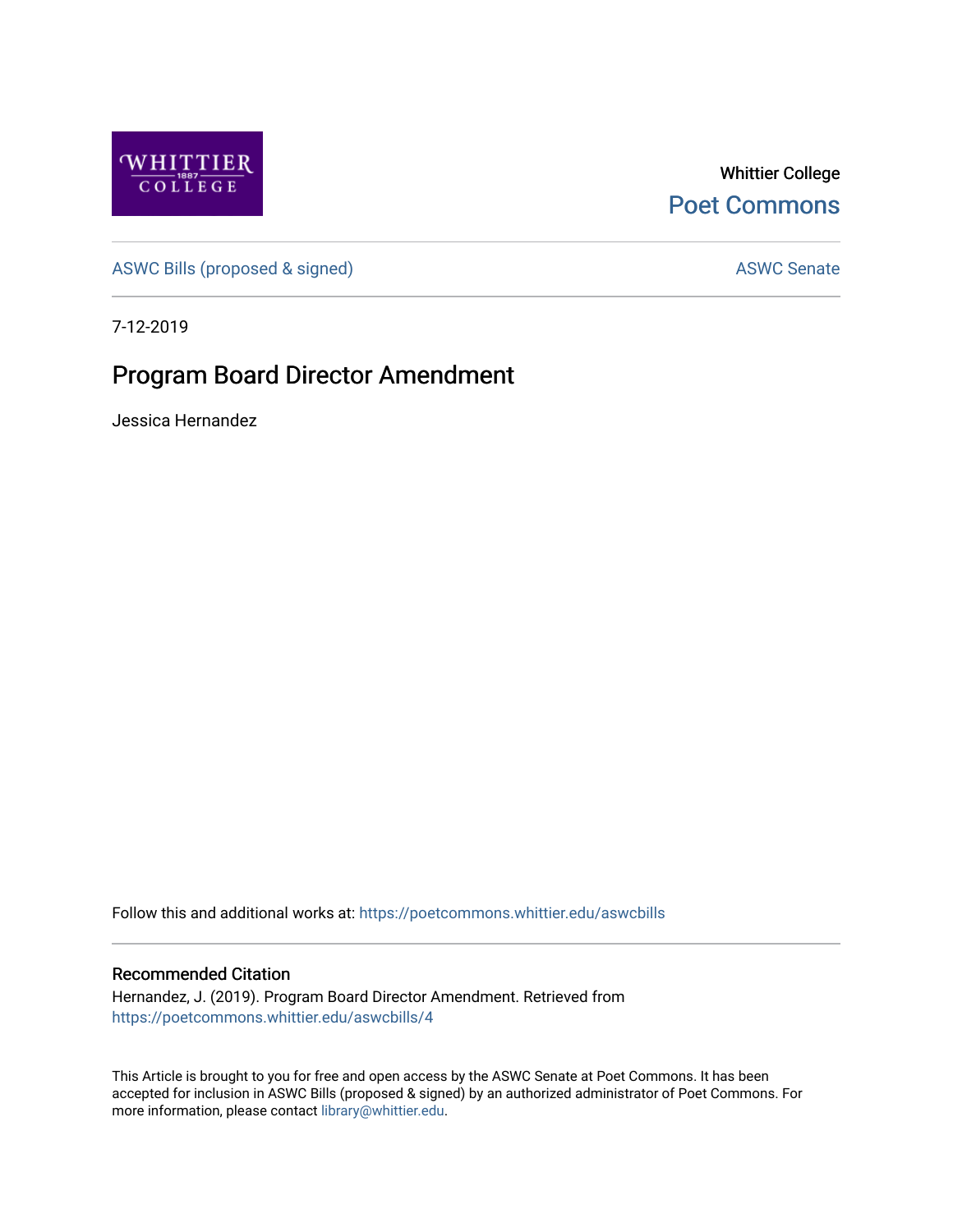

## Program Board Director Amendment

Author: Program Board Director, Jessica Hernandez

WHEREAS, as per Article VIII, Section B, Subsection 6, of the ASWC Senate Constitution reads

"The Program Board Director shall:

- a. Be one person;
- b. Be appointed by the President by consensus or 2/3 approval of the voting Senators present;
- c. Be a non-voting member of the Senate;
- d. Schedule meetings of the Program Board, prepare agendas and preside over meetings;
- e. Be responsible for creatively utilizing the priorities of the ASWC as determined by Senate;
- f. Be responsible for all program projections and financial allocations of Program Board;
- g. Appoint Chairs for each major area. The Program Board will approve chairs;
- h. Be a liaison from the Senate to Program Board."

WHEREAS, in the past, there have been discrepancies with how the Program Board Director is appointed due to conflicts in the ASWC Senate and Program Board Constitution,

WHEREAS, many are unfamiliar with the function of Program Board and its processes unless they have been part of it,

WHEREAS, Program Board holds its own elections to select the best-fit person for the position,

WHEREAS, it is crucial that the Program Board Director have experience on Program Board to best lead the organization,

WHEREAS, Program Board has amended the language of its constitution where the term "chair" is no longer in use,

LET IT BE RESOLVED, that Article VIII, Section B, Subsection 6, of the ASWC Senate Constitution be amended to read: